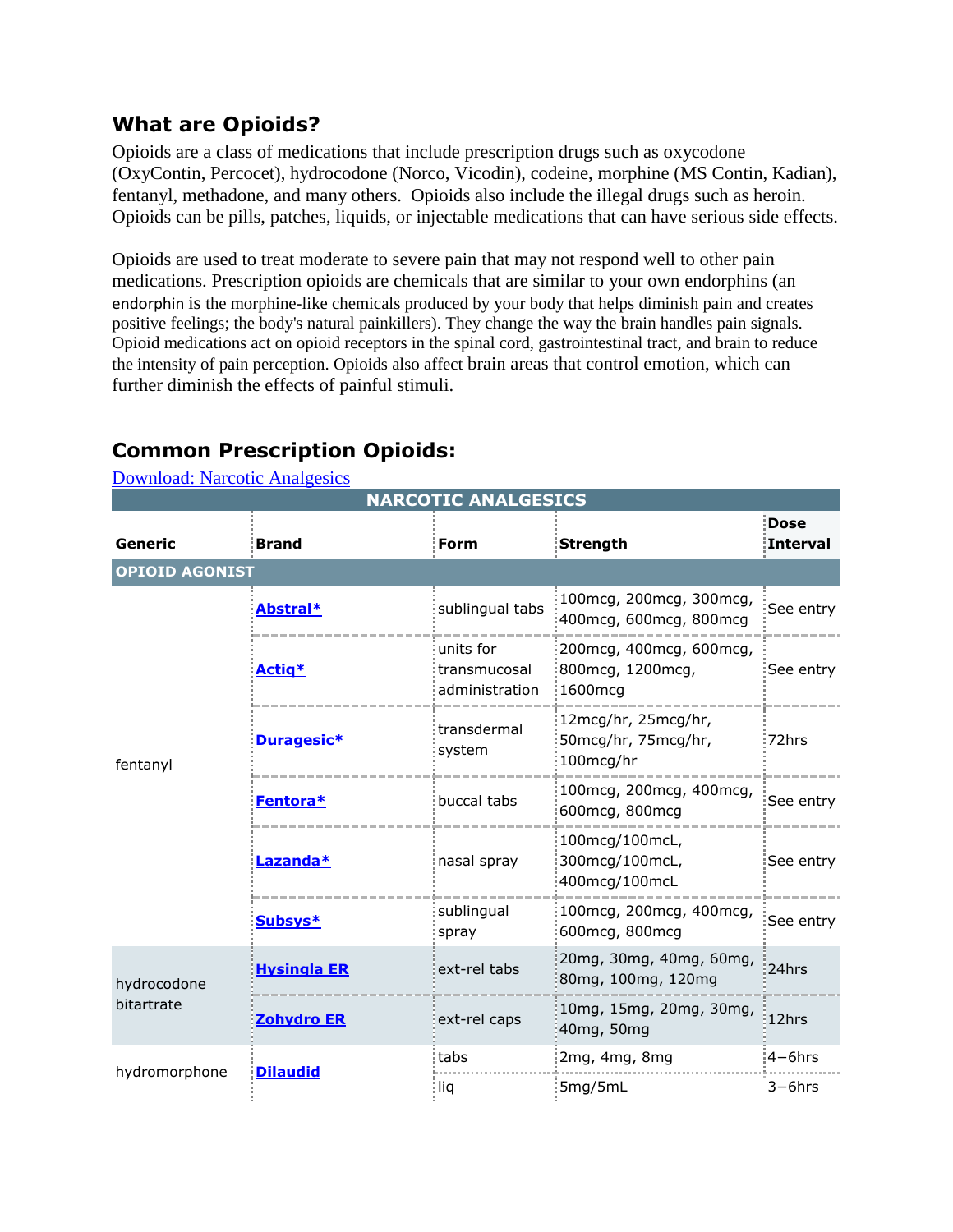| <b>NARCOTIC ANALGESICS</b>         |                            |                                     |                                                                                                 |                         |  |  |  |
|------------------------------------|----------------------------|-------------------------------------|-------------------------------------------------------------------------------------------------|-------------------------|--|--|--|
| Generic                            | <b>Brand</b>               | Form                                | <b>Strength</b>                                                                                 | <b>Dose</b><br>Interval |  |  |  |
|                                    |                            | rectal supps                        | 3mg                                                                                             | $6-8$ hrs               |  |  |  |
|                                    |                            |                                     | 0.5mg/0.5mL, 1mg/mL,<br>SC, IM, or IV $\text{inj}$ $\frac{1}{2}$ 2mg/mL, 4mg/mL                 | $2 - 3$ hrs             |  |  |  |
|                                    | <u>Dilaudid-HP*</u>        | SC, IM, or IV inj: 10mg/mL          |                                                                                                 | See entry               |  |  |  |
|                                    | Exalgo*                    | ext-rel tabs                        | 8mg, 12mg, 16mg, 32mg                                                                           | 24hrs                   |  |  |  |
| meperidine                         | <u>Demerol</u>             | scored tabs                         | 50mg, 100mg                                                                                     | $3 - 4$ hrs             |  |  |  |
| methadone HCl                      | <b>Dolophine</b>           | tabs                                | 5mg, 10mg                                                                                       | See entry               |  |  |  |
| morphine sulfate                   |                            | scored tabs                         | 15mg, 30mg                                                                                      | 4hrs                    |  |  |  |
|                                    |                            | oral soln                           | 10mg/5mL, 20mg/5mL,<br>100mg/5mL*                                                               |                         |  |  |  |
|                                    | <u>Arymo ER</u>            | ext-rel tabs                        | 15mg, 30mg, 60mg                                                                                | $8-12$ hrs              |  |  |  |
|                                    | <u>Duramorph</u>           | IV, epidural, or<br>intrathecal inj | 0.5mg/mL, 1mg/mL                                                                                | See entry               |  |  |  |
|                                    | <b>Infumorph</b>           | intrathecal or<br>epidural inj      | 10mg/mL, 25mg/mL                                                                                | See entry               |  |  |  |
|                                    | <b>Kadian</b>              | ext-rel pellets<br>in caps          | 10mg, 20mg, 30mg, 40mg,<br>50mg, 60mg, 70mg, 80mg,<br>100mg, 130mg, 150mg,<br>200 <sub>mg</sub> | $12 - 24$ hrs           |  |  |  |
|                                    | <b>MS Contin</b>           | sust-rel tabs                       | 15mg, 30mg, 60mg,<br>100mg, 200mg                                                               | 12hrs                   |  |  |  |
| oxycodone                          |                            | caps                                | 5 <sub>mg</sub>                                                                                 | $4-6$ hrs               |  |  |  |
|                                    | Oxaydo                     | tabs                                | 5mg, 7.5mg                                                                                      | $4-6$ hrs               |  |  |  |
|                                    | <u> Oxycontin</u>          | ext-rel tabs                        | 10mg, 15mg, 20mg, 30mg,<br>40mg, 60mg, 80mg                                                     | 12hrs                   |  |  |  |
|                                    | <b>Xtampza ER</b>          | ext-rel caps                        | 9mg, 13.5mg, 18mg, 27mg,<br>36mg                                                                | 12hrs                   |  |  |  |
| oxymorphone HCl                    | <b>Opana</b>               | tabs                                | 5mg, 10mg                                                                                       | $4-6$ hrs               |  |  |  |
| tapentadol HCI                     | <b>Nucynta</b>             | tabs                                | 50mg, 75mg, 100mg                                                                               | $4-6$ hrs               |  |  |  |
|                                    | <b>Nucynta ER</b>          | ext-rel tabs                        | 50mg, 100mg, 150mg,<br>200mg, 250mg                                                             | :12hrs                  |  |  |  |
| tramadol HCl                       | <b>Ultram</b>              | scored tabs                         | 50 <sub>mg</sub>                                                                                | $4-6$ hrs               |  |  |  |
|                                    | <b>Conzip</b>              | ext-rel caps                        | 100mg, 200mg                                                                                    | 24hrs                   |  |  |  |
| <b>OPIOID AGONIST + NON-OPIOID</b> |                            |                                     |                                                                                                 |                         |  |  |  |
| codeine/APAP                       | Tylenol w. Codeine #3 tabs |                                     | 30mg/300mg                                                                                      | 4hrs                    |  |  |  |